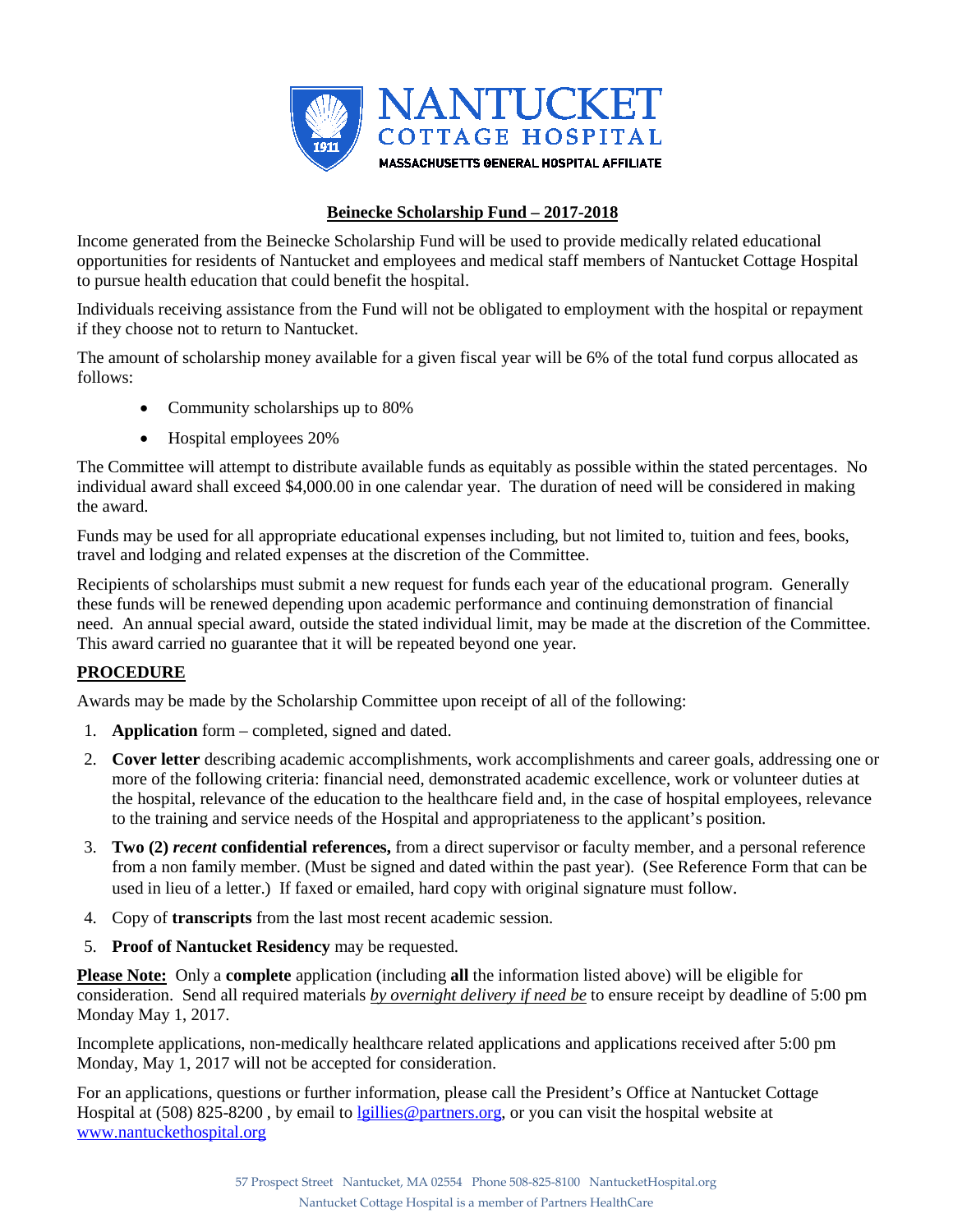|                                                             |  | <b>Beinecke Scholarship Fund</b>                                                                                                                                                                                                                                                                                                                                                                                                                       |
|-------------------------------------------------------------|--|--------------------------------------------------------------------------------------------------------------------------------------------------------------------------------------------------------------------------------------------------------------------------------------------------------------------------------------------------------------------------------------------------------------------------------------------------------|
| Nantucket<br>Cottage<br>Hospital<br>Beinecke<br>Scholarship |  | The Beinecke Scholarship Fund at Nantucket Cottage<br>Hospital helps students finance their studies in medical-<br>and health care-related educational and training<br>programs. The fund benefits residents of Nantucket and<br>employees of Nantucket Cottage Hospital according to<br>guidelines and requirements provided in the application<br>form.                                                                                              |
|                                                             |  | Criteria for the scholarship focuses on six areas of health<br>5/1/2017 care study and training. Nursing is the fund's first priority,<br>followed by radiology and imaging services, laboratory<br>services, pharmaceutical fields, physician and physician's<br>assistant studies, and physical therapy training. No<br>consideration is given to applicants whose desired course<br>of study is outside of the realm of health care or<br>medicine. |
|                                                             |  | For further information and applications, which must be<br>received by 5:00 pm on Monday May 1, 2017, please call<br>the Nantucket Cottage Hospital President's office at 508-<br>825-8200, email <i>Igillies@partners.org</i> or visit the<br>Hospital's website at www.nantuckethospital.org.                                                                                                                                                        |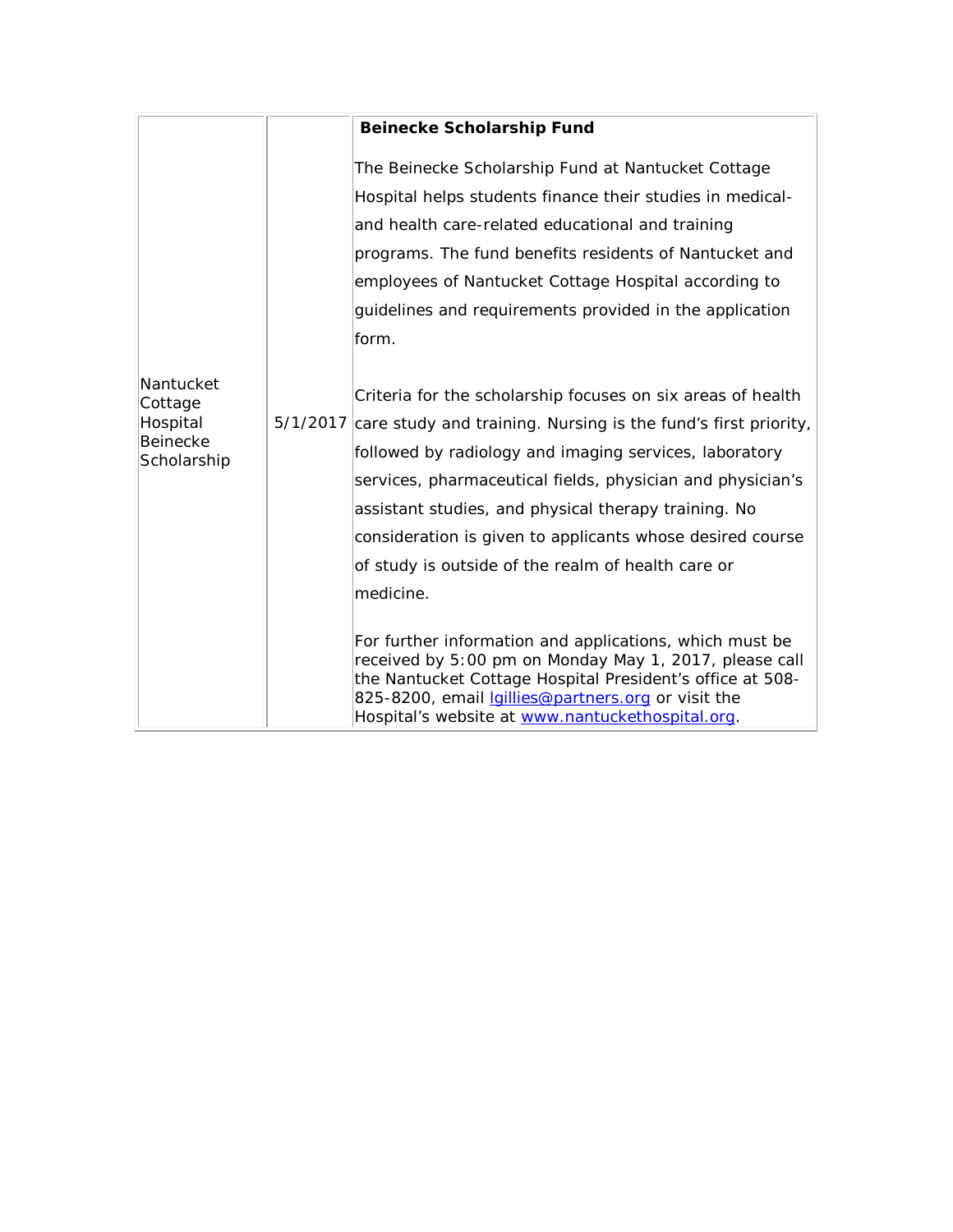## **NANTUCKET COTTAGE HOSPITAL BEINECKE SCHOLARSHIP APPLICATION for 2017 – 2018**

Page 1 of 2

|                          | The Beinecke Scholarship Fund shall be used primarily to<br>provide medically related healthcare educational opportunities for the benefit of Nantucket High School<br>graduates, residents of Nantucket, and employees and medical staff members of<br>Nantucket Cottage Hospital to pursue health education that could benefit the hospital.<br>Proof of Nantucket residency may be requested.<br>Non-medically healthcare related applications will not be accepted for consideration.<br>*Applications received after 5:00 pm Monday May 1, 2017 will not be accepted. |                                                                                                                                                                                                                                                                                                                                                                                                                                                                                                                   |
|--------------------------|----------------------------------------------------------------------------------------------------------------------------------------------------------------------------------------------------------------------------------------------------------------------------------------------------------------------------------------------------------------------------------------------------------------------------------------------------------------------------------------------------------------------------------------------------------------------------|-------------------------------------------------------------------------------------------------------------------------------------------------------------------------------------------------------------------------------------------------------------------------------------------------------------------------------------------------------------------------------------------------------------------------------------------------------------------------------------------------------------------|
|                          | Name: <u>Name:</u> Phone: Phone: Phone: Phone: Phone: Phone: Phone: Phone: Phone: Phone: Phone: Phone: Phone: Phone: Phone: Phone: Phone: Phone: Phone: Phone: Phone: Phone: Phone: Phone: Phone: Phone: Phone: Phone: Phone: Phone                                                                                                                                                                                                                                                                                                                                        |                                                                                                                                                                                                                                                                                                                                                                                                                                                                                                                   |
|                          |                                                                                                                                                                                                                                                                                                                                                                                                                                                                                                                                                                            |                                                                                                                                                                                                                                                                                                                                                                                                                                                                                                                   |
|                          |                                                                                                                                                                                                                                                                                                                                                                                                                                                                                                                                                                            | Date Of Birth:                                                                                                                                                                                                                                                                                                                                                                                                                                                                                                    |
|                          | Are you a Nantucket Resident? Number of years you lived or have lived on Nantucket: ?                                                                                                                                                                                                                                                                                                                                                                                                                                                                                      |                                                                                                                                                                                                                                                                                                                                                                                                                                                                                                                   |
|                          |                                                                                                                                                                                                                                                                                                                                                                                                                                                                                                                                                                            |                                                                                                                                                                                                                                                                                                                                                                                                                                                                                                                   |
|                          |                                                                                                                                                                                                                                                                                                                                                                                                                                                                                                                                                                            |                                                                                                                                                                                                                                                                                                                                                                                                                                                                                                                   |
|                          | Marital Status: Number Of Dependents (Including Yourself): Number Of Dependents (Including Yourself):                                                                                                                                                                                                                                                                                                                                                                                                                                                                      |                                                                                                                                                                                                                                                                                                                                                                                                                                                                                                                   |
|                          | High School Graduated From: Vear Graduated: Vear Graduated:                                                                                                                                                                                                                                                                                                                                                                                                                                                                                                                |                                                                                                                                                                                                                                                                                                                                                                                                                                                                                                                   |
|                          |                                                                                                                                                                                                                                                                                                                                                                                                                                                                                                                                                                            |                                                                                                                                                                                                                                                                                                                                                                                                                                                                                                                   |
|                          | Degrees Earned: Vears Earned: Vears Earned:                                                                                                                                                                                                                                                                                                                                                                                                                                                                                                                                |                                                                                                                                                                                                                                                                                                                                                                                                                                                                                                                   |
|                          | Name and address of college/school to which you have been accepted, and plan to attend or to which you hope to<br>be accepted:                                                                                                                                                                                                                                                                                                                                                                                                                                             |                                                                                                                                                                                                                                                                                                                                                                                                                                                                                                                   |
|                          |                                                                                                                                                                                                                                                                                                                                                                                                                                                                                                                                                                            |                                                                                                                                                                                                                                                                                                                                                                                                                                                                                                                   |
|                          | Anticipated Year of completion:                                                                                                                                                                                                                                                                                                                                                                                                                                                                                                                                            |                                                                                                                                                                                                                                                                                                                                                                                                                                                                                                                   |
| Tuition: Room and Board: | <b>ANTICIPATED COSTS</b>                                                                                                                                                                                                                                                                                                                                                                                                                                                                                                                                                   |                                                                                                                                                                                                                                                                                                                                                                                                                                                                                                                   |
|                          |                                                                                                                                                                                                                                                                                                                                                                                                                                                                                                                                                                            |                                                                                                                                                                                                                                                                                                                                                                                                                                                                                                                   |
|                          |                                                                                                                                                                                                                                                                                                                                                                                                                                                                                                                                                                            | $\text{Total:}\n \qquad \qquad \text{---}\n \qquad \qquad \text{---}\n \qquad \qquad \text{---}\n \qquad \qquad \text{---}\n \qquad \qquad \text{---}\n \qquad \qquad \text{---}\n \qquad \qquad \text{---}\n \qquad \qquad \text{---}\n \qquad \qquad \text{---}\n \qquad \qquad \text{---}\n \qquad \qquad \text{---}\n \qquad \qquad \text{---}\n \qquad \qquad \text{---}\n \qquad \qquad \text{---}\n \qquad \qquad \text{---}\n \qquad \qquad \text{---}\n \qquad \qquad \text{---}\n \qquad \qquad \text{$ |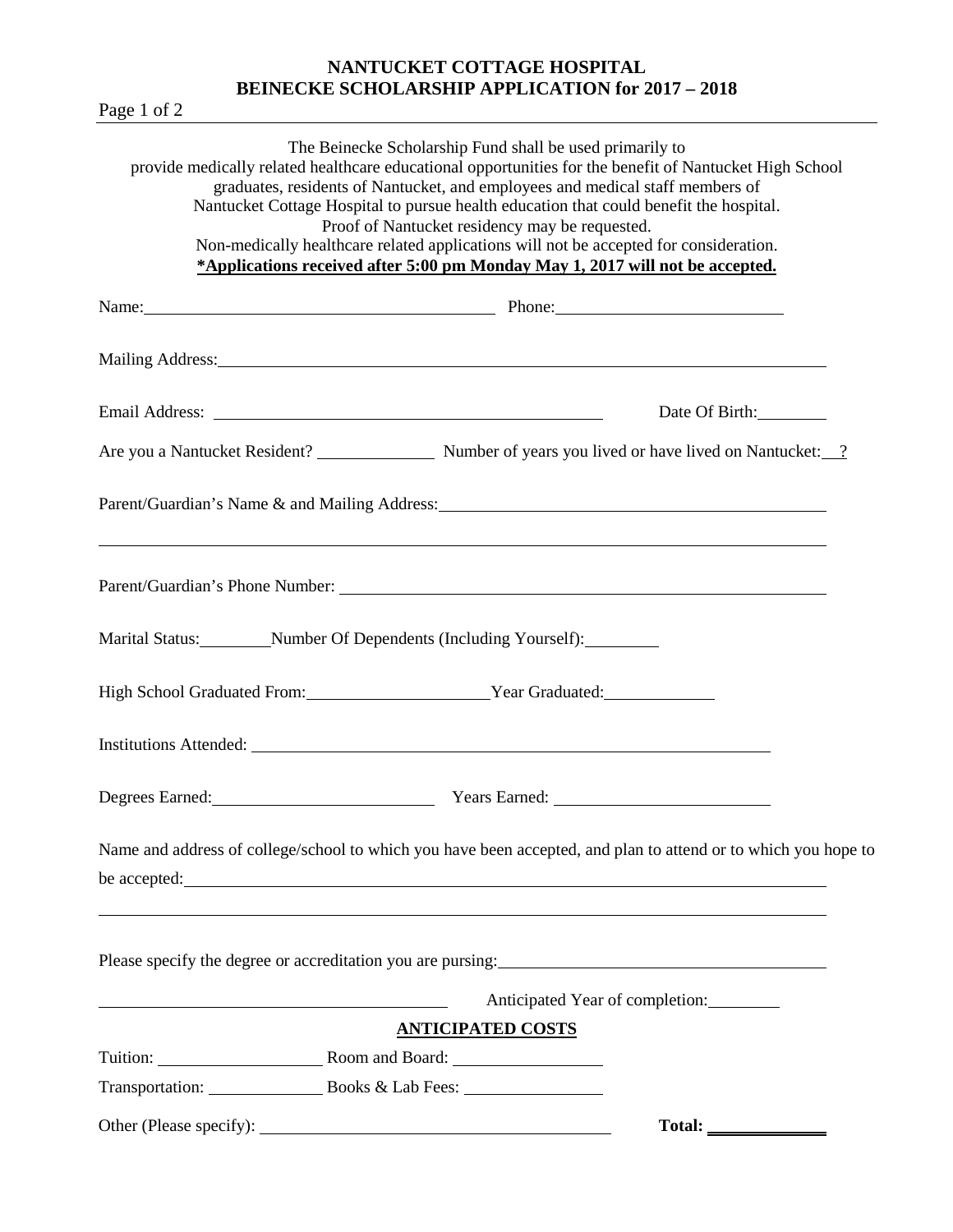## **NANTUCKET COTTAGE HOSPITAL BEINECKE SCHOLARSHIP APPLICATION for 2017 – 2018**

#### Page 2 of 2

Please list below any assets you, the student, have in your own name. Include bank accounts, trust funds, education insurance, estimated summer earnings etc.:

| NATURE OF ASSET | <b>VALUE</b> |
|-----------------|--------------|
|                 |              |
|                 |              |
|                 |              |
|                 |              |
|                 |              |
|                 |              |
|                 |              |
|                 |              |
|                 |              |

#### OTHER RESOURCES

How much of your expenses will be paid for by:

A) Parent/Guardian: C) Self:

**B**) Scholarships: <u>D</u>) Loans:

What do you plan to do following the completion of your course of studies?

## **APPLICANT AUTHORIZATION:**

I have checked this form for omissions and errors. To the best of my knowledge, the information reported is complete and correct.

Date: Signature of Applicant:

*Completed Application due at NCH by 5:00 pm Monday, May 1, 2017.*

*Complete Application includes: This application, Cover Letter, Grade Transcript from your last most recent Academic Session; Two (2) Recent Letters of Recommendations (dated within the past year). Proof of Nantucket Residency may be requested.*

*Federal Express or Overnight mail to ensure receipt by 5:00 pm Monday, May 1, 2017.* 

Beinecke Scholarship Committee Nantucket Cottage Hospital 57 Prospect Street Nantucket MA 02554

For questions, please contact: [lgillies@partners.org;](mailto:lgillies@partners.org) 508-825-8200 (Office) 508-825-8133 (Fax)